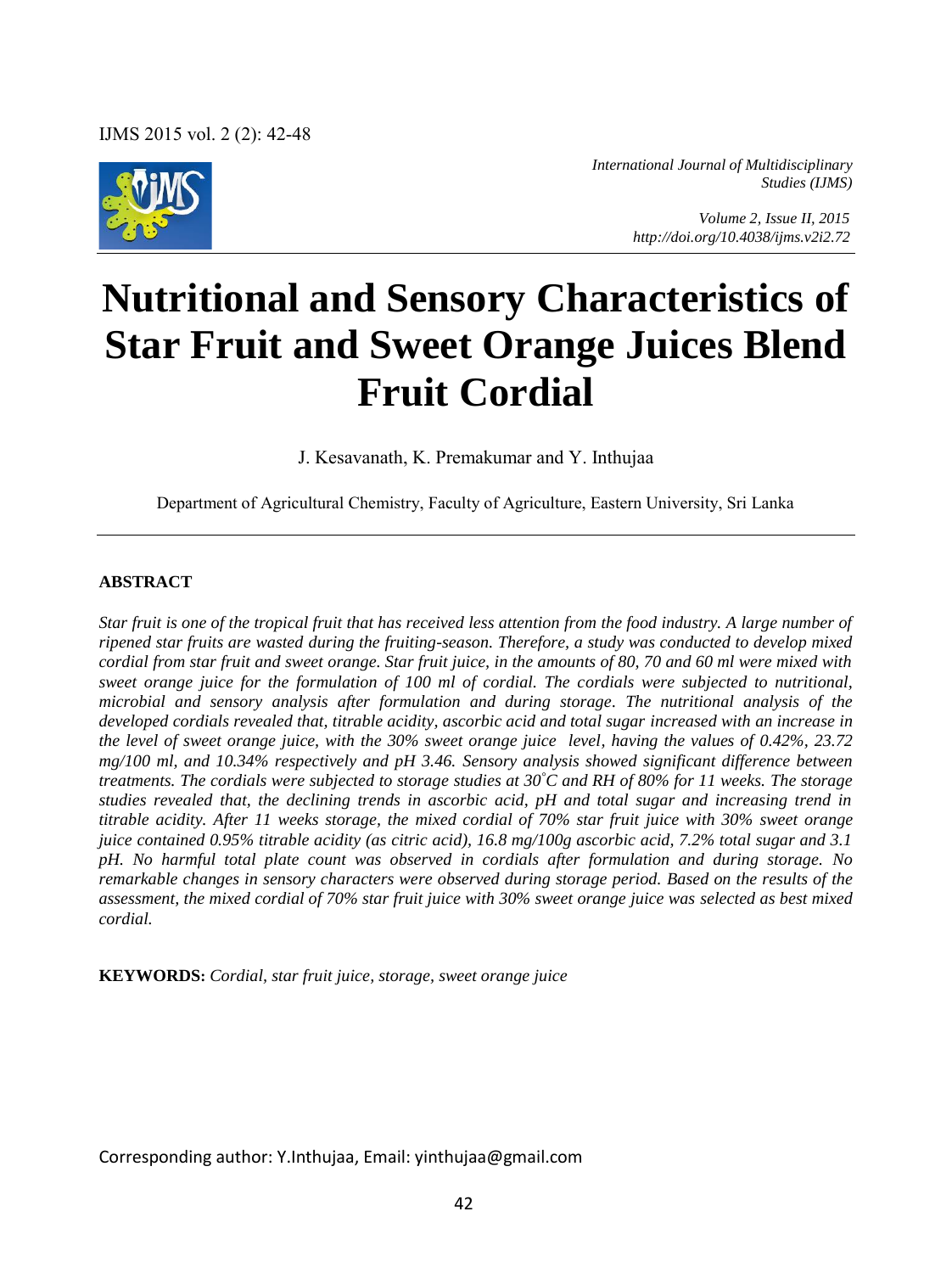## **1. INTRODUCTION**

The star fruit of carambola (*Averrhoa carambola* L.) is an attractive fruit of family *Oxalidaceae*, also known as 'Golden Star'. The fruit, which is mostly consumed fresh or as juice, is rich in vitamins A and C along with iron and fiber. The ripe fruit may be processed into fermented or unfermented drinks, jam and jelly etc. In some Asian countries, the green mature fruit is relished and consumed fresh and used in pickle preparations (Avinash *et al.*, 2010). This fruit is not only sold as the fresh fruit of high economic value, but it is also processed as fresh star fruit juice and beverages as ready to serve juice (RTS), cordial and squash.

The sweet orange (*Citrus sinensis* L. Osbeck.) belongs to citrus fruits. The sweet orange fruit is processed commercially in to various forms mainly juice, frozen concentrates, squash, RTS drinks, nectar, dry mixes, canned segments, juice blends, marmalades and other value added products like pectin and essential oil from peel, natural colors, candied peel, feed yeast etc.

Juice blending is one of the best methods to improve the nutritional quality of the juice. It can improve the vitamin and mineral content depending on the kind and quality of fruits and vegetables used (De Carvalho *et al*., 2007). Therefore, the study was conducted to find out the most suitable combination of sweet orange star blend fruit cordial and to assess the nutritional and sensory qualities and of sweet orange blend with star fruit cordial after formulation and during storage.

# **2. MATERIALS AND METHODS**

#### **2.1. Preliminary Study**

A preliminary test was carried out to determine initial total soluble solid percentage (TSS %) and acidity of the fruit juice. The TSS was measured using the hand held refractrometer (ATAGO-S-28E model). Acidity (as % of anhydrous citric acid) was measured according to the method described in (AOAC, 2002). Mixed cordials were prepared with TSS of 25**˚**Brix, acidity of 0.30% and 70ppm of SMS. Sweet orange blend star fruit cordial was prepared considering the standard limit specified by the Sri Lankan Standards Institute (SLS 214 & 729: 1985).

According to the calculation, the required amount of star fruit juice, sugar, citric acid and distilled water were weighed. The measured sugar and citric acid were dissolved in water and heated for 5 minutes in the gas cooker to make syrup. The syrup was filtered through the muslin cloth. Thereafter, the star fruit juice added and heated at 85°C for 15-20 minutes. Then the mixture was allowed to cool for 10 minutes. Sodium metabisulphite was added as a preservative. Hot filling was done into already sterilized glass bottles and capped with crown cork immediately. The sealed bottles were put in the hot water bath at 80˚C for 30 minutes. Then the bottles were allowed to cool.

#### **2.2. Treatment combination of Star Fruit and Sweet Orange Juices Blend Fruit Cordial**

- $T_1$  Star fruit juice  $80\%$  + sweet orange juice 20%
- $T_2$  Star fruit juice 70% + sweet orange juice 30%
- $T_3$  Star fruit juice  $60\%$  + sweet orange juice 40%

#### **2.3. Nutritional, Microbial and Sensory Studies**

Titrable acidity, ascorbic acid, pH and total sugar were determined for the mixed cordial, according to the standard (AOAC, 2002). Three replicates were used for each treatment. The microbial assessment was carried out by estimating total plate count according to the method by (Maturin and Peeler, 1998). Sensory attributes of colour, aroma, taste, consistency,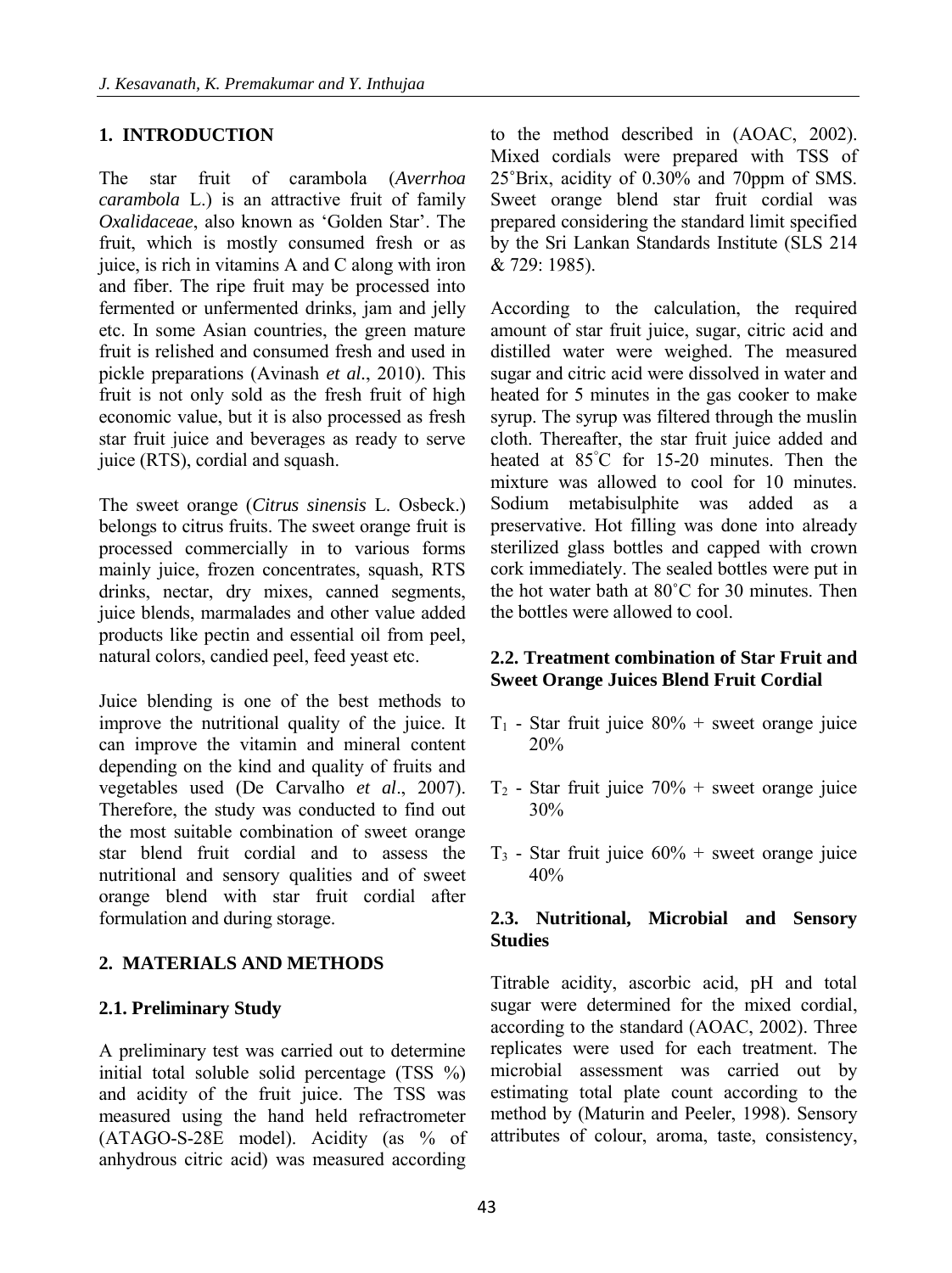absence of off-flavour and overall acceptability were evaluated by panelists. The seven-point

Hedonic scale was used to evaluate the degree of liking (7) and disliking (1) for preference. Three treatments of mixed cordials were stored at ambient temperature (30°C) in a laboratory for 11 weeks and quality assessment was carried out.

## **2.4. Statistical Analysis**

The experiment was done using Complete Randomized Design (CRD). Nutritional studies were analyzed by Analysis of Variance (ANOVA) and the difference between means was compared using Duncan's Multiple Range Test (DMRT), through Statistical Analysis System (SAS) software and the sensory parameters were analyzed by using Tukey Test through SAS Software.

# **3. RESULTS AND DISCUSSION**

#### **3.1. Nutritional characteristics of Fresh Star Fruit and Sweet Orange Juices Blend Fruit Cordial**

A preliminary test was conducted to assess the nutritional and sensory qualities of star fruit and sweet orange juices blend fruit cordial and results are given in the Table 1.

**Table 1.** Nutritional Characteristic of Fresh Star Fruit and Sweet Orange Juices Blend Fruit Cordial

| <b>Nutrients</b>                         | <b>Treatments</b>             |                               |                               |  |
|------------------------------------------|-------------------------------|-------------------------------|-------------------------------|--|
|                                          | Tı                            | $\mathbf{T}_2$                | T٠                            |  |
| <b>Tritrable</b><br>$\text{acidity}(\%)$ | $0.35 \pm 0.01^{\rm b}$       | $0.42 \pm 0.01$ <sup>a</sup>  | $0.44 \pm 0.02^a$             |  |
| <b>Ascorbic</b><br>acid<br>(mg/100ml)    | $22.44 \pm 1.23$ <sup>a</sup> | $23.72 \pm 0.64$ <sup>a</sup> | $25.64 \pm 1.05^a$            |  |
| рH                                       | $3.48 \pm 0.002$ <sup>a</sup> | $3.46 \pm 0.002^b$            | $3.45 \pm 0.002$ <sup>c</sup> |  |
| <b>Total</b><br>sugar $(\% )$            | $8.08 \pm 0.06$ <sup>c</sup>  | $10.34 \pm 0.17^{\rm b}$      | $12.26 \pm 0.36^a$            |  |

The values are means of triplicate  $\pm$  standard error

Star fruit contained 0.32%, titrable acidity, 10.40 mg/100ml ascorbic acid, 4.2 pH and 3.25% total sugar. Whereas sweet orange juice contained 0.48% titrable acidity, 38 mg/100ml ascorbic acid, 3.5 pH and 8.28% total sugar. Titrable acidity is directly proportional and is a measure of shelf life of the product and act against the attack of microorganisms (Majumdar *et al.,* 2008). According to the Sri Lanka Standard Institute Specifications, the limit of acidity for cordial preparation is 0.3-1% as a hydrous citric acid (SLS 214, SLS 221 and SLS 730). The Ascorbic acid level of the star fruit is believed to be responsible for its sugar taste. There were no significant difference between these 3 treatments but ascorbic acid was increased from 22.44% to 25.64% with increase the concentration of orange juice from 20 to 40%. pH of star fruit mixed cordial was significantly  $(p< 0.05)$ decreased with an increment of sweet orange juice. The total sugar of cordial was significantly  $(p< 0.05)$  increased with the increment of sweet orange juice concentration.

# **3.2. Sensory Evaluation**

The sensory evaluation of mixed fruit cordials revealed that, there was a significant difference between the treatments as the concentration of sweet orange juice was increased from 10 to 30% at the 5% significance level. Mean values of treatments according to Tukey's Studentized Range Test are shown in Table 2.

| Table 2. Sensory Attributes of Fresh Star Fruit |  |  |
|-------------------------------------------------|--|--|
| and Sweet Orange Juices Blend Fruit Cordial     |  |  |

| Treatments     | Colour            | Aroma             | Taste             | Consistency    | ð<br>off-flavour<br>Absence | acceptability<br>Overal |
|----------------|-------------------|-------------------|-------------------|----------------|-----------------------------|-------------------------|
| $T_1$          | $4.45 \pm$        | $5.25 \pm$        | $6.34 \pm$        | $5.45 \pm$     | $5.13+$                     | $5.29 \pm$              |
|                | 0.19 <sup>c</sup> | 0.17 <sup>b</sup> | 0.16 <sup>a</sup> | $0.26^{\rm a}$ | $0.25^{\rm b}$              | 0.24 <sup>b</sup>       |
| $\mathbf{T}_2$ | $5.45 \pm$        | $6.52+$           | $4.47+$           | $5.43 \pm$     | $6.41 \pm$                  | $6.58 \pm$              |
|                | 0.23 <sup>b</sup> | $0.11^{a}$        | 0.23 <sup>c</sup> | $0.14^{a}$     | 0.17 <sup>a</sup>           | $0.12^a$                |
| $T_3$          | $6.23 \pm$        | $4.67+$           | $5.28 \pm$        | $5.68 \pm$     | $5.00 \pm$                  | $4.42 \pm$              |
|                | $0.14^{a}$        | 0.22 <sup>b</sup> | 0.23 <sup>b</sup> | $0.12^a$       | 0.21 <sup>b</sup>           | 0.14 <sup>c</sup>       |

The values are means of 30 replicates  $\pm$  standard error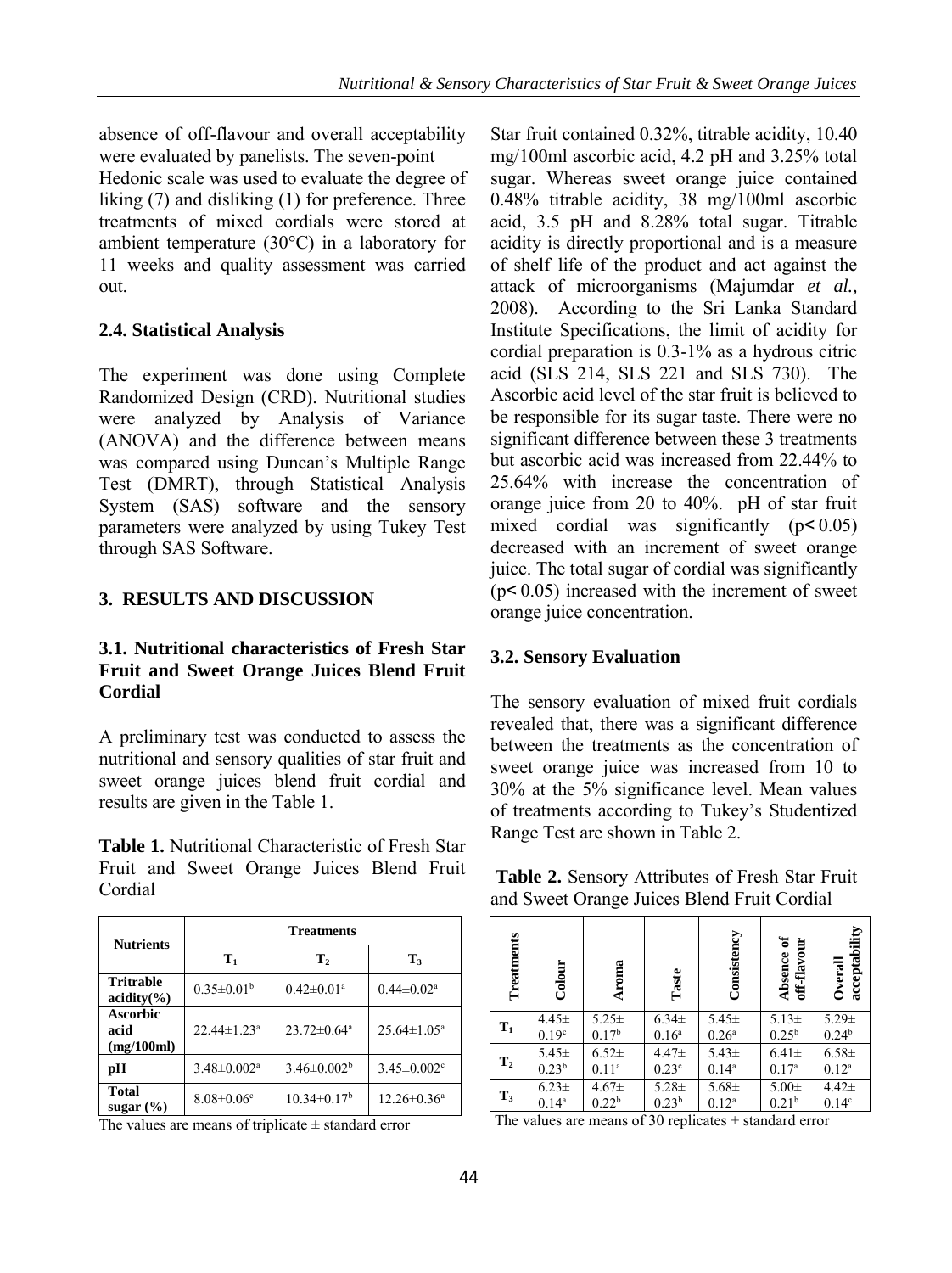The means with the same letters are not significantly different from each other at 5% level based on Tukey's Test. Sensory parameters were measured using 7 point hedonic scales

Sensory attributes colour, taste and overall acceptability showed significance difference between the treatments. The overall acceptability of Cordial prepared from 70% star fruit juice and 30% sweet orange juice was the highest comparatively to other cordials and the mean value is 6.58±0.12. According to the sensory scores all three cordials received high acceptability.

#### **3.3. Changes in quality Characteristics of Juices Star Fruit and Sweet Orange Blend Fruit Cordial during Storage**

#### **i. Changes Occurrence on Nutritional Qualities of Blend Cordials during Storage**

Three treatments of mixed cordials were stored at ambient temperature (30°C) in a laboratory for 11 weeks. Changes occurrence on titrable acidity of mixed cordials during storage are shown in Figure 1.



The values are means of triplicates

**Figure 1.** Changes in Titrable Acidity of Blend Cordial during Storage

The increment of the titrable acidity as shown in Figure 1 is due to the hydrolysis of polysaccharides and oxidation of sugars, which leads to the formation of acids (Fennema, 1996). This was supported by (Priyanthi *et al*., 2008) that the acidity value of RTS drink is increased at ambient temperature. The increase in acidity may be ascribed to rise in the concentration of weakly ionized acid and their salts during storage. This increase in acidity might also be due to the formation of acid by degradation of polysaccharides and oxidation of reducing sugars or by the breakdown of pectic substances and uronic acid (Hussain *et al*., 2008).

Changes occurrence on ascorbic acid content of mixed cordials during storage are shown in Figure 2. The graph clearly indicates that there was a significant difference between the treatments and the period of storage for the ascorbic acid content of mixed cordial at 5% significance level. This reduction was due to the oxidative degradation of Ascorbic acid to Dehydro-ascorbic acid during storage as the ascorbic acid is highly sensitive to the presence of oxygen in its environment.



The values are means of triplicates

**Figure 2.** Changes in Ascorbic acid of Blend Cordials during Storage

Jawaheer *et al* (2003) also reported that another principal cause of ascorbic acid decrease might be residual oxygen present in the head space of the container (assuming glass ware was impervious to oxygen). The ascorbic acid contents of stored fruit and vegetable products generally decrease at higher storage temperature (Watada *et al*., 1991).

Changes occurrence on pH of mixed cordials during storage are shown in Figure 3. High acid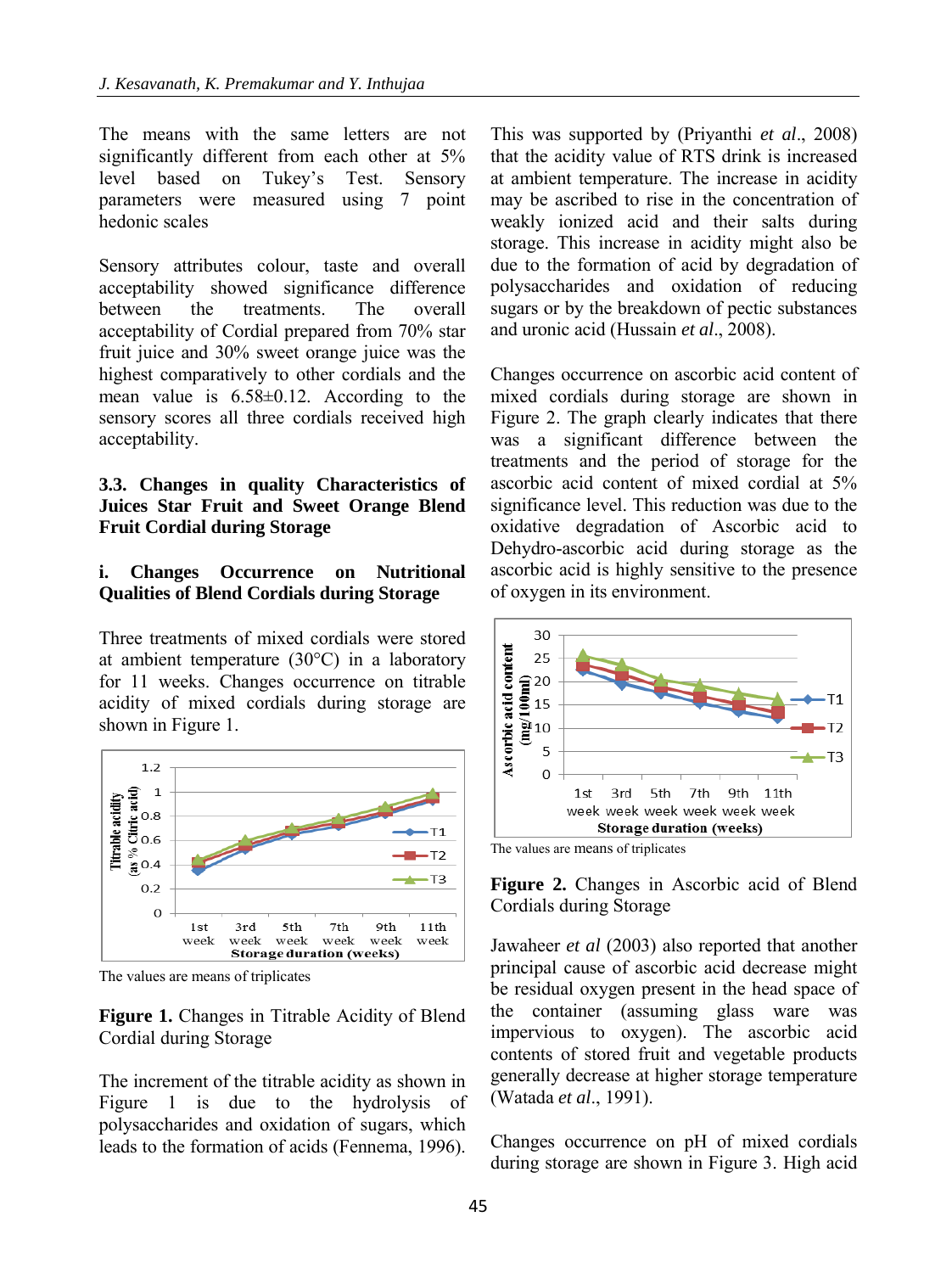and low pH may be due to production of acetic acid and lactic acid during storage at ambient temperature. The least pH 3.10 was reported by in the treatment  $T_3$  (Star fruit juice  $60\%$  + sweet orange juice 40%). The decrease in pH was due to increase in titrable acidity which affects the sensory qualities of juice as discussed by (Bhardwaj *et al*., 2005).



The values are means of triplicates

**Figure 3.** Changes in pH of Blend Cordials during Storage

Results pertaining to the total sugar are shown in Figure 4. According to DMRT, total sugar was decreased significantly (p˂ 0.05) throughout the storage period. This could be due to polymerization of sugars at high temperature as discusses by Fennema, 1996. Total sugar in all treatments had the decreasing trend with the storage period because hydrolysis of polysaccharides and oxidation of sugars. Nilugin and Mahendran, (2010) were also found that the significant reduction in total sugar throughout the storage period at ambient temperature in the RTS beverages.



The values are means of triplicates

**Figure 4.** Changes in Total Sugar of Blend Cordials during Storage

#### **ii. Changes Occurrence on Sensory Attributes Star Fruit and Sweet Orange Juices Blend Fruit Cordial during Storage**

The changes in sensory attributes are shown in Table 3. Sensory characters of star fruit mixed cordial stored at ambient temperature changed slightly compared to freshly made star fruit mixed cordial during the period of storage. Sensory attributes of star fruit mixed cordial stored at ambient temperature changed slightly compared to freshly made star fruit mixed cordial. This is due to increase in acidity and reduction in total sugar content by oxidative reactions and may be converted to polymer substances (Dhaliwal *et al.,* 2004).

**Table 3.** Sensory Attributes of Star Fruit and Sweet Orange Juices Blend Fruit Cordial during Storage

| Treatments     | Colour            | Aroma             | Taste             | Consistency       | ัธ<br>off-flavour<br>Absence | acceptability<br>Overall |
|----------------|-------------------|-------------------|-------------------|-------------------|------------------------------|--------------------------|
| $\mathbf{T}_1$ | $4.45 \pm$        | $5.05 \pm$        | $6.15+$           | $5.25 \pm$        | $5.25 \pm$                   | $5.02 \pm$               |
|                | 0.21 <sup>c</sup> | $0.18^{b}$        | 0.16 <sup>a</sup> | 0.20 <sup>a</sup> | 0.22 <sup>b</sup>            | 0.30 <sup>b</sup>        |
| $\mathbf{T}_2$ | $5.25 \pm$        | $6.40 \pm$        | $4.25 \pm$        | $5.25 \pm$        | $6.15+$                      | $6.12+$                  |
|                | 0.22 <sup>b</sup> | $0.11^{a}$        | 0.22 <sup>c</sup> | 0.17 <sup>a</sup> | 0.19 <sup>a</sup>            | 0.16 <sup>a</sup>        |
| $T_3$          | 6.15±             | $4.55 \pm$        | $5.25 \pm$        | $5.50+$           | $5.00 \pm$                   | $4.35+$                  |
|                | $0.19^{a}$        | 0.23 <sup>b</sup> | $0.25^{b}$        | $0.15^{\rm a}$    | 0.26 <sup>b</sup>            | 0.20 <sup>c</sup>        |

The values are means of 30 replicates  $\pm$  standard error.

The means of treatments showed significance different at 5% level based on Tukey's Test. Development of off flavours, as a result of oxidation and reduction reactions in food components also slightly affect the sensory attributes of mixed cordial. The mean values of treatments according to Tukey's Test obtained from sensory analysis are shown in Table 3. The overall acceptability of cordials showed significant difference during storage and the score for the treatments  $T_1$  (Star fruit juice 80%  $+$  sweet orange juice 20%),  $T_2$  (Star fruit juice  $70\%$  + sweet orange juice 30%), and T<sub>3</sub> (Star) fruit juice  $60\%$  + sweet orange juice  $40\%$ ) were **Example 1.1**  $\frac{1}{4.45\pm}$   $\frac{1}{5.05\pm}$   $\frac{1}{6.15\pm}$   $\frac{1}{6.12\pm}$   $\frac{1}{2.25\pm}$   $\frac{1}{6.40\pm}$   $\frac{1}{6.15\pm}$   $\frac{1}{5.25\pm}$   $\frac{1}{6.10\pm}$   $\frac{1}{6.12\pm}$   $\frac{1}{2.25\pm}$   $\frac{1}{6.40\pm}$   $\frac{1}{4.25\pm}$   $\frac{1}{5.25\pm$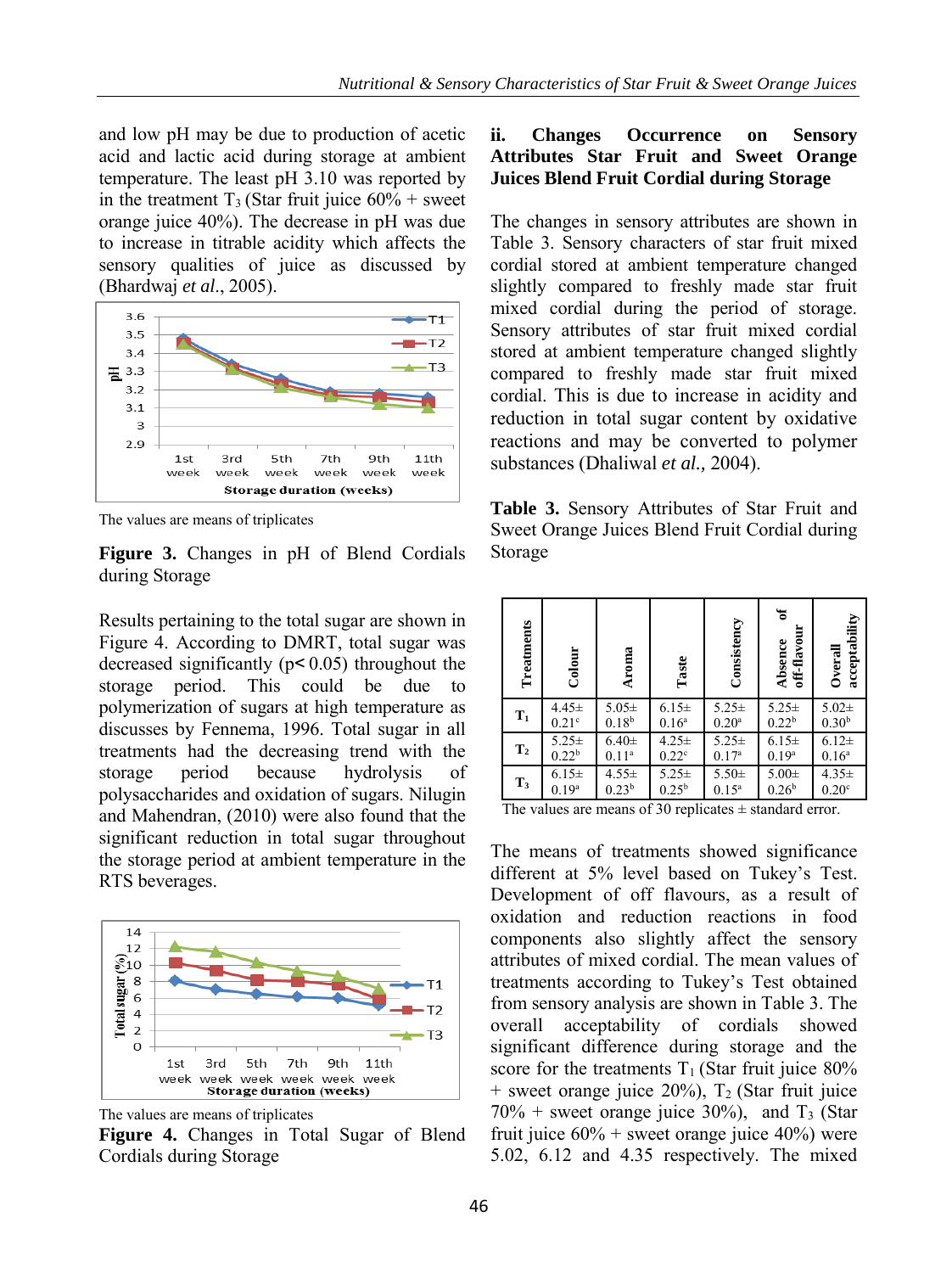cordial made with 70% watermelon juice and 30% sweet orange juice  $(T_2)$  had the highest mean value.

## **iii. Microbial Test of Star Fruit and Sweet Orange Juices Blend Fruit Cordial Stored at Ambient Temperature**

No bacterial growth was observed in the freshly made mixed cordial. Therefore, there was no total plate count in these samples. Carter *et al*., 2007 also reported that many products that could safely be maintained sterile by the pasteurization process alone with the addition of sodium metabisulphite. The sulphite inhibits yeasts, moulds and bacteria (Doughari and Elmahmood, 2007).

There were no counts of yeasts and moulds and coli forms in all treatments after the heat treatments and during the storage period. Only the bacterial counts (Total plate counts) were observed after three months of storage. These samples were shown colony forming units (below critical level) in 100 levels which were within the standard limits of total plate count specified by the Sri Lankan Standard Institute (SLS 729:1985) for the RTS fruit beverages.

# **4. CONCLUSION**

Finding of the study showed that sweet orange blend star fruit cordials having acceptable quality characteristics. The freshly made mixed cordial with 70% of star fruit juice with 30% of sweet orange juice was selected as the best combination among other treatments based on the result of nutritional and sensory analysis. There was no significance difference in the nutritional and sensory qualities of mixed cordial  $T_2$  (Star fruit juice 70% + sweet orange juice 30%) after 3 months of storage. Sweet orange blend star fruit cordial made from 70% star fruit juice and 30% sweet orange juice was selected as the best combination among other treatments after 3 months of shelf life.

#### **REFERENCES**

AOAC. Official methods of analysis. Association of official analytical chemists. Washington, New York, USA. 2002.

AVINASH GP, DARSHANA AP, ANITA VP & NARESH C. Physical and chemical characteristics of carambola (*Averrhoa carambola* l.) fruit at three stages of maturity. International Journal of Applied Biology and Pharmaceutical Technology. 2010; 1(2): 624 – 629.

BHARDWAJ JC, JOSHI VK & LAL KAUSHAL BB. Influence of enzyme, sodium benzoate and yeast immobilization on fermentation of plum must by Schizosaccharomyces Pombe yeast. Acta Horticulturae 696. VII International Symposium on Temperate Zone Fruits in the Tropics and Subtropics Part Two. 2005 .

CARTER HW, CHARLEY VL S & BRISTOL C. The Preservation of fruit Juice Products with special reference to nutritional value. Journal of Cambridge*.* 2007; 8: 12 – 14 .

DE CARVALHO JM, GA MAIA RW & DE FIGUEREDO. Development of a blended nonalcoholic beverage composed of coconut water and cashew apple juice containing caffeine. Journal of Food Quality. 2007; 30**:** 664 – 681.

DHALIWAL M & HIRA CK. Effect of storage on physico-chemical and nutritional characterstics of Carrot Spinach and Carrot-Pineapple juices. Journal of Food Science and Technology. 2004; 41: 613 – 617.

DOUGHARI JH & ELMAHMOOD AM. Effect of some chemical Preservatives on the shelf life of sobo drink. African Journal of microbiology.  $2007; 2: 5 - 6.$ 

FENNEMA OR. Food chemistry. (3<sup>rd</sup> Ed). CRC Press, USA. 1996; 157 – 412.